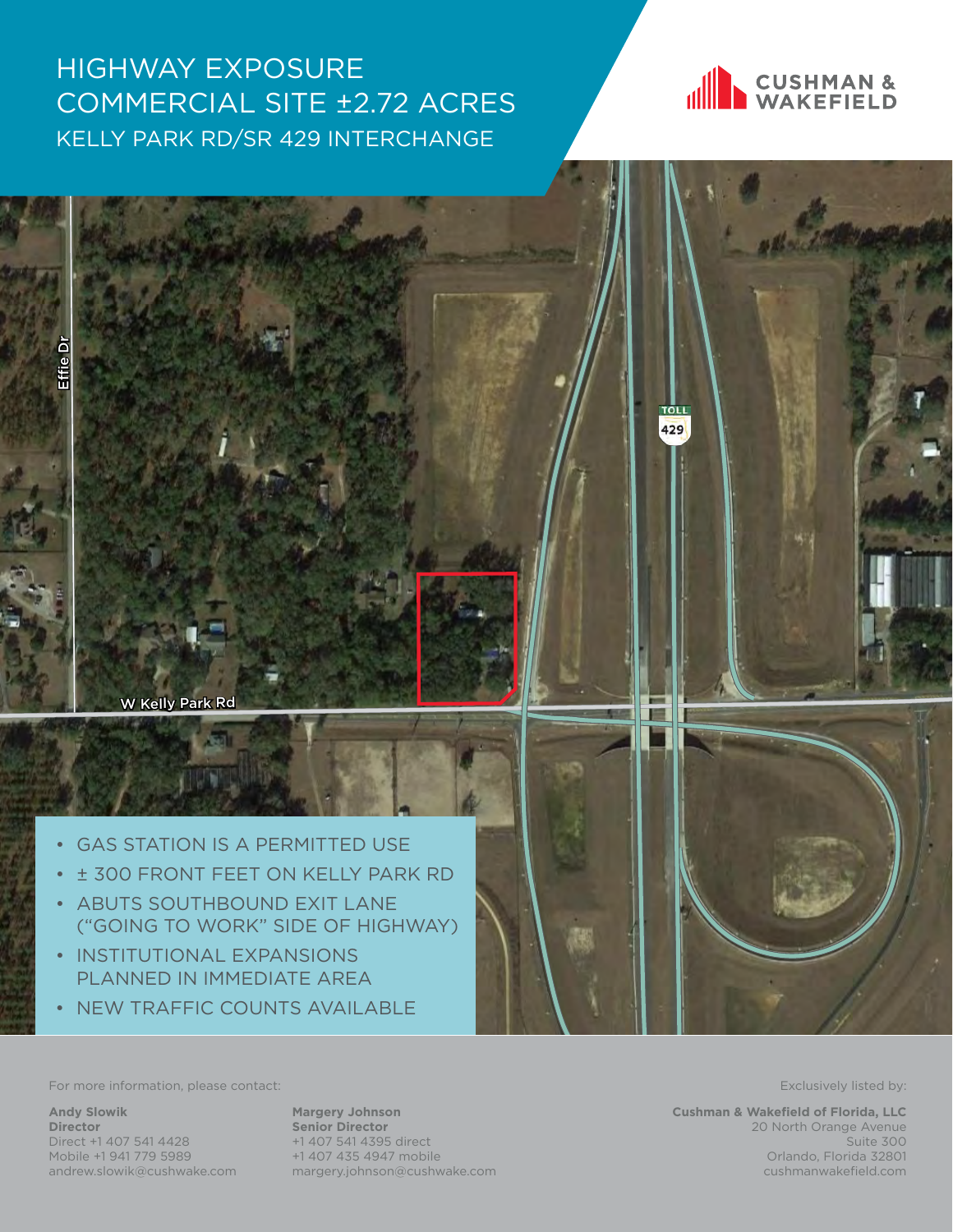| <b>LOCATION</b>      | 3501 W Kelly Park Road, Apopka, FL<br>Abuts SR 429 southbound exit land on the eastern boundary.                                                    |
|----------------------|-----------------------------------------------------------------------------------------------------------------------------------------------------|
| <b>SIZE</b>          | $±2.72$ gross acres                                                                                                                                 |
| <b>ZONING</b>        | A-1; for development, site will be annexed into the City of Apopka under their new<br>Kelly Park Interchange Form-Based Code, "Interchange" overlay |
| <b>LAND USE</b>      | Uses permitted within the "Interchange" design district.                                                                                            |
| <b>TRAFFIC COUNT</b> | Private One-Day Study: 5,000 VPD on Kelly Park Road on the west side of SR 429<br>which is a 138% increase over Orange County's reported 2,100 VPD  |
| <b>UTILITIES</b>     | Electric: Duke Energy<br>Trash: Orange County<br>Water/Sewer: City of Apopka; not yet available to site. See utility map.                           |
| <b>TAX PARCEL ID</b> | 12-20-27-0000-00-019                                                                                                                                |
| <b>SITE</b>          | Single family home currently on premises                                                                                                            |
| <b>PRICE</b>         | Please call for details.                                                                                                                            |

## Commercial Land in Apopka



## **Permitted Uses:**

- Auto service station/car wash
- Restaurants
- Restaurants with drive-up/drive through
- Mini-storage facility
- Retail, general
- Retail, neighborhood
- Auto service (minor)
- Outpatient care facilities
- Professional, medical, business office/studio

Rannow Ridge Rural Settement

• Veterinary clinic/hospital